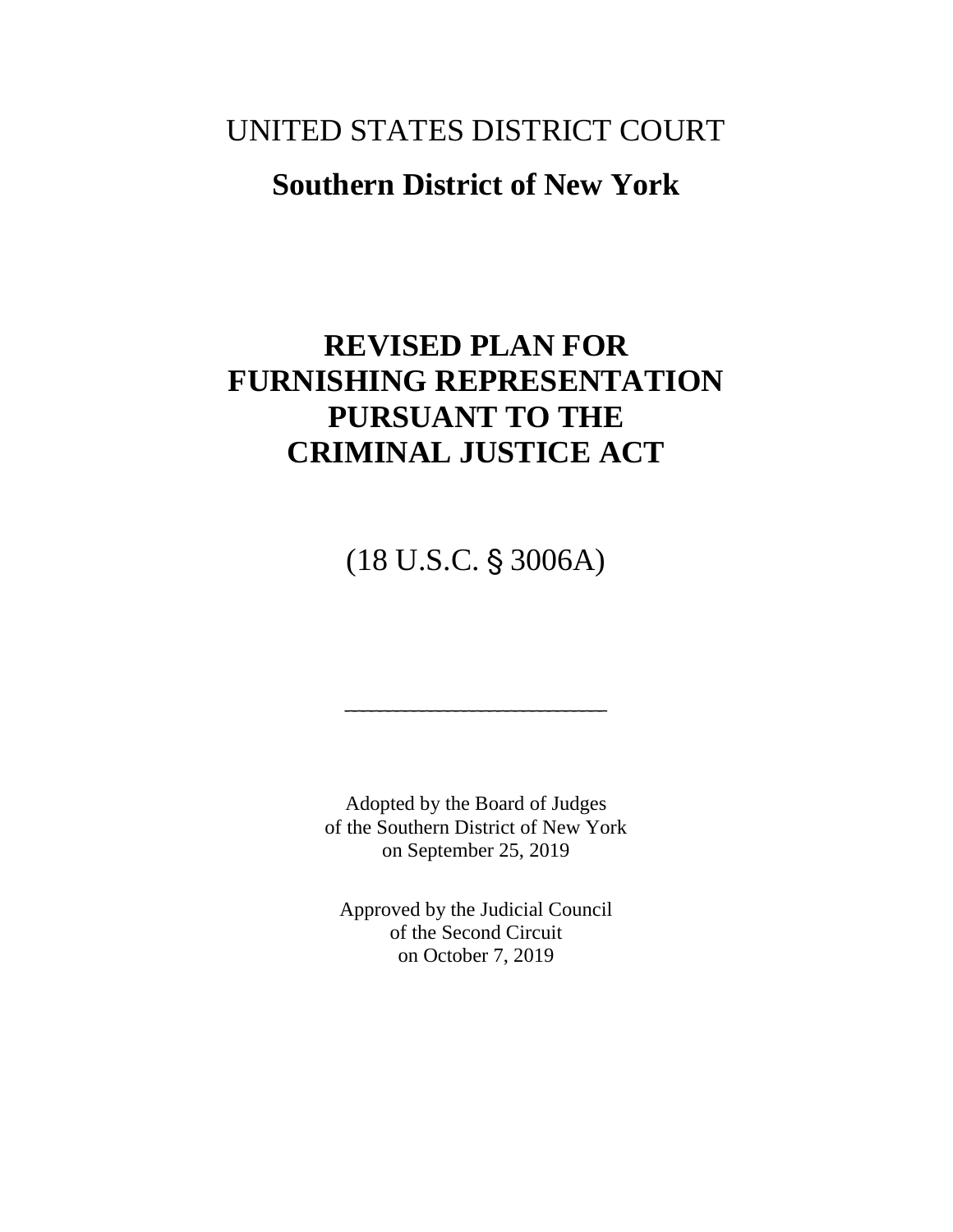## **PLAN UNDER THE CRIMINAL JUSTICE ACT OF 1964, AS AMENDED TO September 25, 2019**

## **TABLE OF CONTENTS**

| $\mathbf{I}$ . |                                                         |
|----------------|---------------------------------------------------------|
| $\prod$ .      |                                                         |
| III.           |                                                         |
| IV.            |                                                         |
| V.             | PROCEEDINGS IN WHICH REPRESENTATION SHALL BE FURNISHED5 |
| VI.            |                                                         |
| VII.           |                                                         |
| VIII.          |                                                         |
| IX.            |                                                         |
| X.             |                                                         |
| XI.            | AUTHORITY OF ADMINISTRATIVE OFFICE OF THE UNITED STATES |
| XII.           |                                                         |
| XIII.          |                                                         |
| XIV.           |                                                         |
|                |                                                         |

*The provisions of the Plan relating to death penalty cases were rescinded by the Board of Judges on June 25, 1998 and this action was approved by the Judicial Council of the Second Circuit on July 14, 1998.*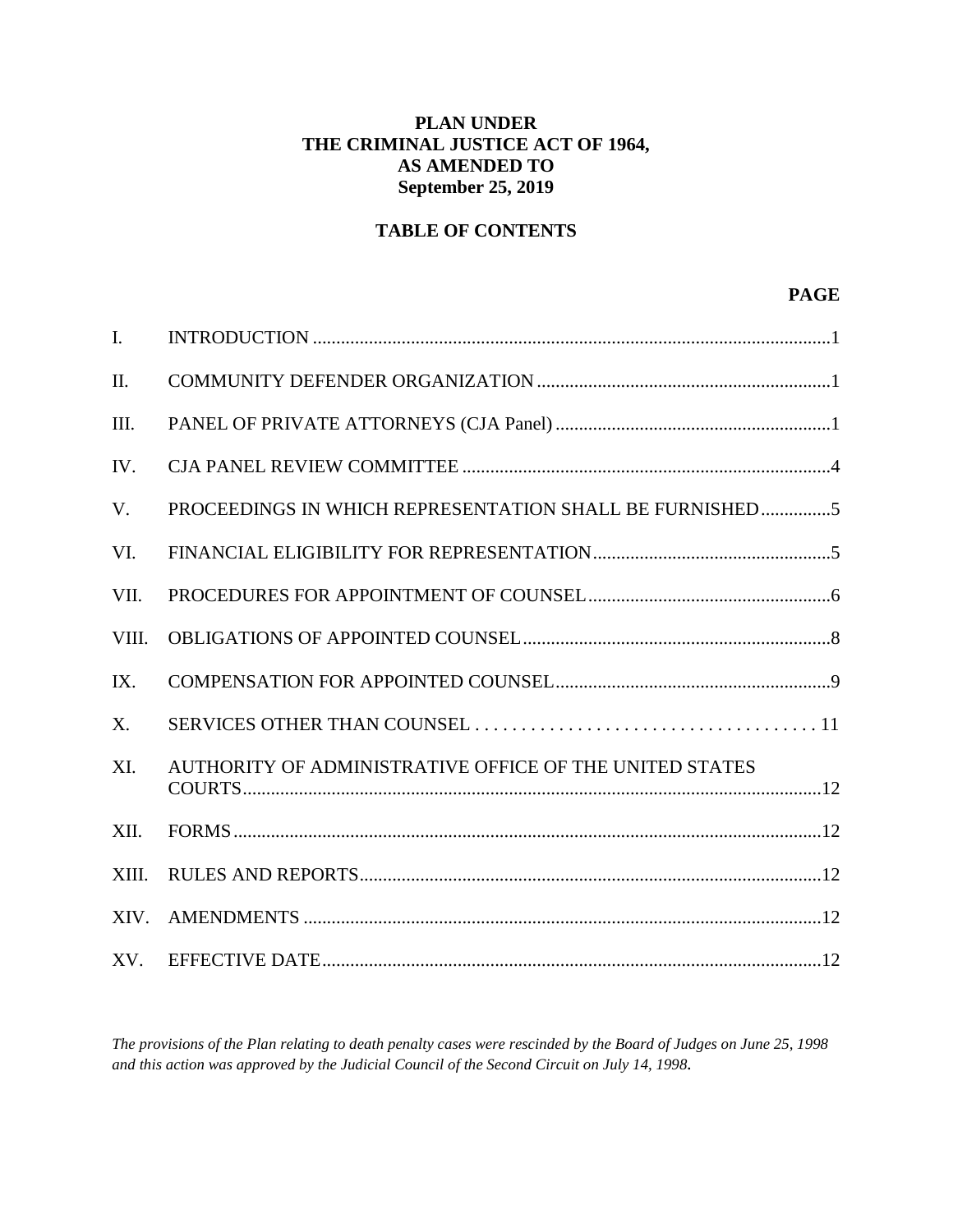## United States District Court Southern District of New York

## **REVISED PLAN FOR FURNISHING REPRESENTATION PURSUANT TO THE CRIMINAL JUSTICE ACT (18 U.S.C. § 3006A)**

## **I. INTRODUCTION**

The Judges of the United States District Court for the Southern District of New York have adopted the following revised Plan for furnishing representation pursuant to the Criminal Justice Act of 1964, as amended (18 U.S.C. § 3006A).

Representation under this Plan shall include the appointment of counsel and the furnishing of investigative, expert and other services necessary for an adequate defense, and shall be provided by the staff of a community defender organization and by private attorneys serving on a panel selected by the Judges of the Court, as set forth herein.

## **II. COMMUNITY DEFENDER ORGANIZATION**

The Federal Defenders of New York, Inc., a non-profit defense counsel service, (hereinafter "FDNY"), is authorized by this Plan to provide representation as a Community Defender Organization, and shall be eligible to furnish attorneys and receive payments pursuant to 18 U.S.C.  $\frac{1}{5}$  3006(g)(2)(B). The by-laws of the Federal Defenders of New York, Inc. incorporated as part of the Plan, and a copy of said by-laws shall be maintained by the Clerk of the Court and attached to the original of this Plan.

#### **III. PANEL OF PRIVATE ATTORNEYS (CJA Panel)**

#### **A. MEMBERSHIP QUALIFICATIONS**

Private attorneys who are members in good standing of the bar of this Court, and have demonstrated experience in, and knowledge of, the Federal Rules of Criminal Procedure, the Federal Rules of Evidence and the United States Sentencing Guidelines shall be eligible to serve as members of the Court's Criminal Justice Act Panel of Private Attorneys (hereinafter "CJA Panel") and, upon selection to the Panel as provided in  $\P$  III(C) herein, shall be authorized to serve as appointed counsel pursuant to this Plan.

#### **B. COMPOSITION AND SIZE OF THE PANEL**

The CJA Panel shall consist of four lists. The first shall include attorneys to whom appointments as counsel shall be made in cases heard at the courthouses at Foley Square in New York City.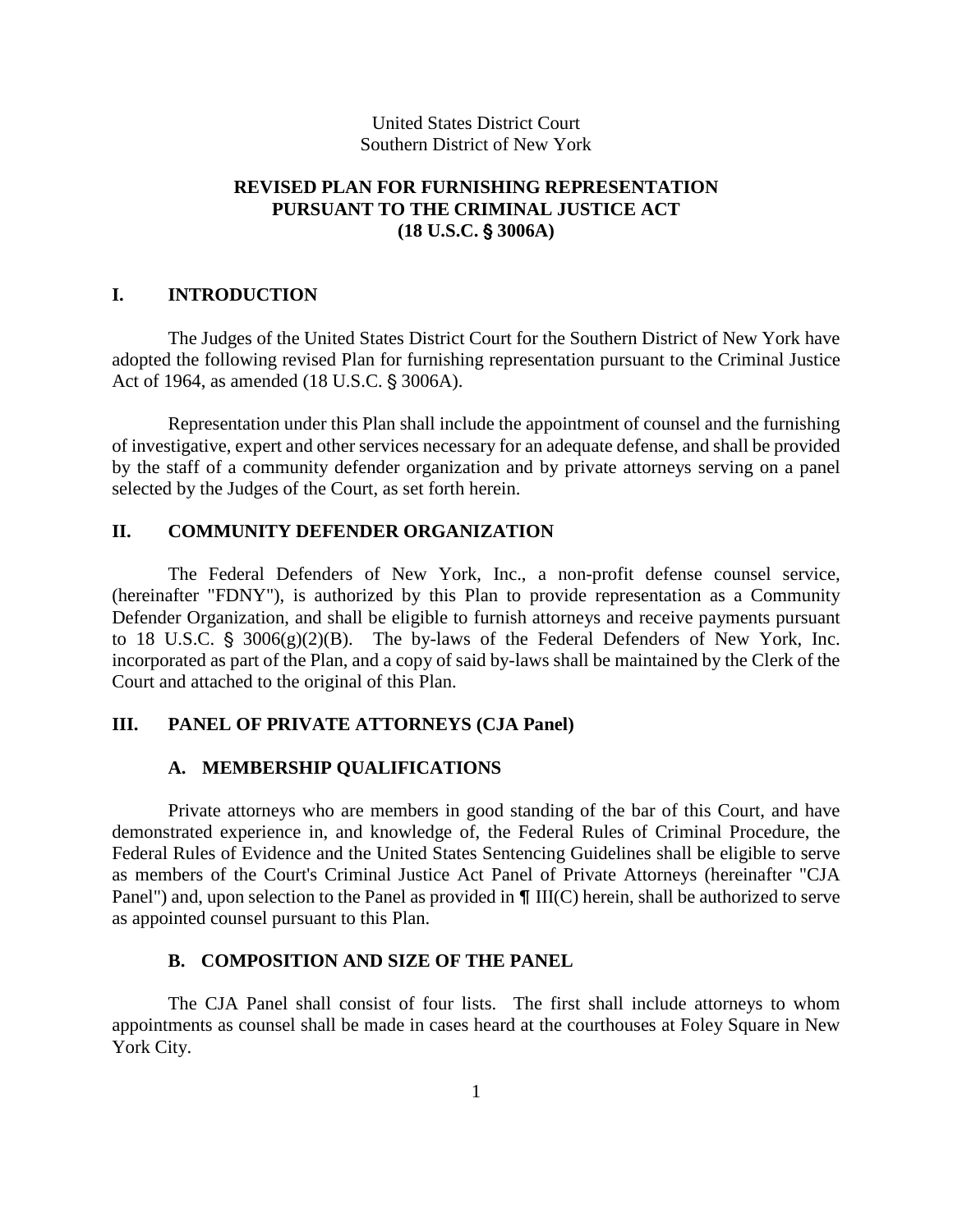The second list shall include attorneys to whom appointments as counsel shall be made in cases heard at the courthouse at White Plains, New York. When special circumstances exist and the interests of justice would be served, however, an attorney who is a member of the CJA Panel may be appointed, with his or her consent, to provide representation at any of the courthouses without regard to the list on which he or she appears. The third list shall consist of those attorneys eligible for appointment in death eligible cases. The fourth list shall consist of those attorneys willing and able to represent defendants in non-trial matters, particularly extraordinary habeas cases where the Court determined that counsel should be appointed.

The Board of Judges shall periodically fix the size of the CJA Panel, and of each list which comprises the Panel, so as to insure that, at all times, the number of private attorneys on the Panel and on each list is sufficient to handle the volume of cases assigned to Panel members at each courthouse.

A copy of each list shall be maintained by the Clerk of the Court and furnished to each district judge and magistrate judge of the Court.

## **C. APPLICATION FOR APPROVAL AS PANEL MEMBER**

Application forms for membership on the CJA Panel shall be made available, upon request, by the Clerk of the Court. The application form shall indicate to which list or lists the applicant is applying, and shall require information regarding the applicant's educational background, professional qualifications, previous experience, prior service as a member of an assigned counsel panel, and such other factors as the Committee on Defender Services of the Board of Judges deems relevant. Completed applications shall be submitted to the Chairperson of the Committee on Defender Services. At least once each year, the Chairperson shall forward all applications received, and not previously passed upon*,* to the CJA Panel Review Committee established pursuant to  $\P$  IV herein for its review and recommendations. Private attorneys who have filed applications shall be appointed to the CJA Panel only upon 1) the recommendation by the Panel Review Committee, 2) approval by the Committee on Defender Services of the Board of Judges, and 3) approval by the Board of Judges.

All qualified attorneys shall be encouraged to participate in the furnishing of representation in CJA cases, without regard to race, color, religion, sex, age, national origin, disabling condition, or sexual orientation.

#### **D. MEMBERSHIP TERM**

Private attorneys appointed as members of the CJA Panel shall serve for a term of three years but may be removed by the Board of Judges as provided in  $\P$  III(F) herein. Whenever the term of a CJA Panel member expires, he or she may apply for a new term and said application shall be considered along with all other applications as set forth in  $\P$  III(C) above. If a Panel member on one list is appointed to serve on another list during the three-year period of his or her membership on his or her original list, the appointment to the later list will expire at the same time as the appointment to the original list.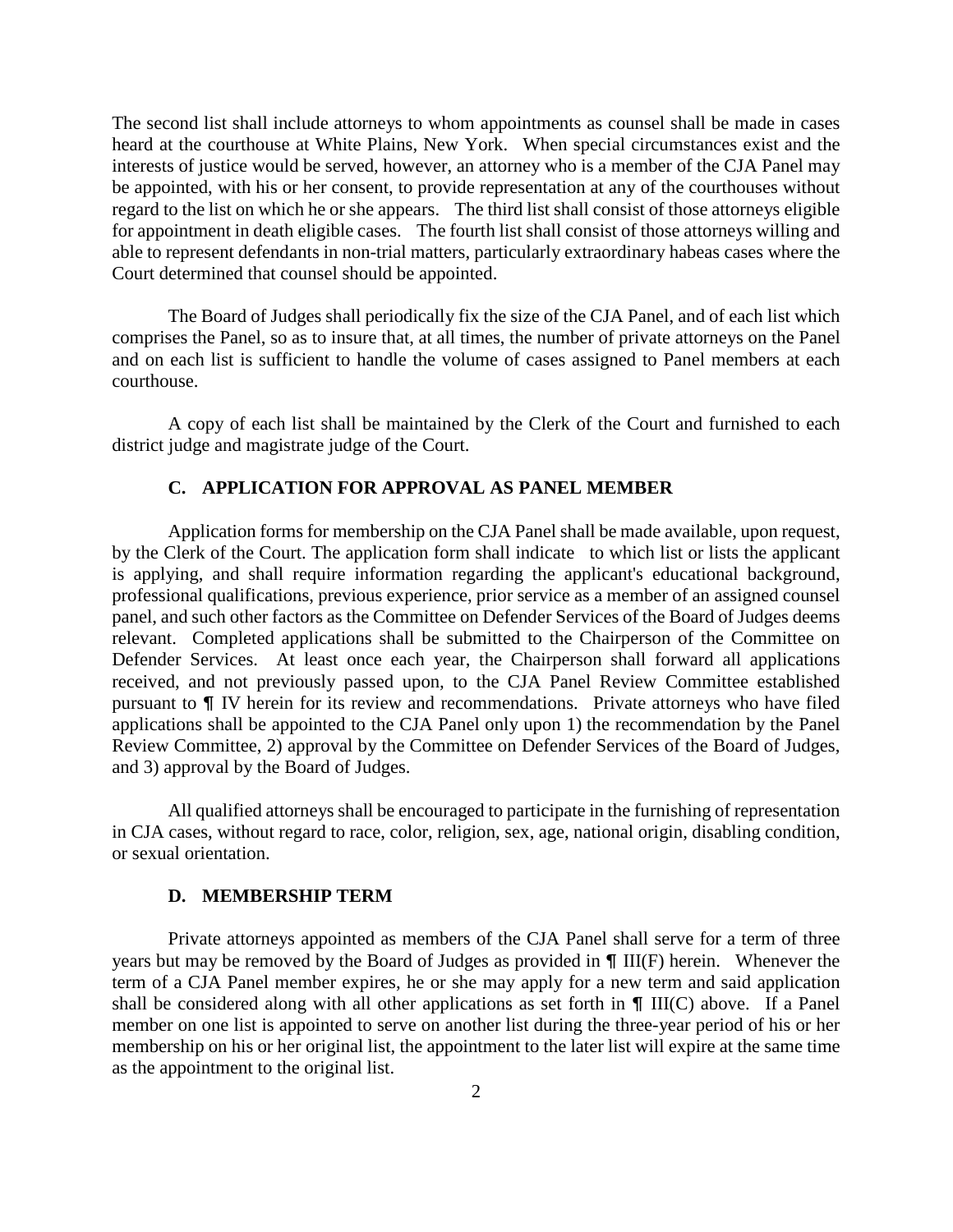Appointments to the CJA Panel shall be made so that the terms of approximately one-third of the Panel members expire at the conclusion of each year.

## **E. OBLIGATIONS OF CJA PANEL MEMBERS**

Private attorneys who are accepted as members of the CJA Panel shall be available on call to appear at arraignments and presentments, and to otherwise accept assignments as counsel on designated "intake duty" days as arranged by the Clerk of the Court. In addition, Panel members shall accept assignments on such other occasions as it is found necessary by the Clerk of the Court so as to insure an equitable distribution of assignments among CJA Panel members.

Upon assignment to represent a person pursuant to this Plan, a CJA Panel member shall provide representation in accordance with the Code of Professional Responsibility and the provisions of  $\P$  VIII herein.

All members of the CJA Panel are required to complete nine (9) hours of Continuing Legal Education related to federal criminal practice during their three-year term. At the time of reapplication, members will be required to certify that they have done so.\*

*\**This rule will be effective beginning with the May 2013 application process, but Panel members re-applying to the Panel in May 2013 for the term beginning in January 2014 will only be required to certify that they have completed three (3) hours of CLE related to federal criminal practice.

## **F. REMOVAL OF CJA PANEL MEMBERS**

A member of the CJA Panel may be removed from the Panel prior to the expiration of his or her term whenever the Board of Judges determines that the member has failed to fulfill the obligations of Panel membership or has engaged in other conduct which renders it inappropriate that he or she be continued as a Panel member.

All complaints concerning the conduct of Panel members shall be forwarded to the Chairperson of the Committee on Defender Services of the Board of Judges. If the Chairperson determines that the complaint alleges facts which, if true, would warrant consideration of removal of the Panel member, the Chairperson shall direct the CJA Panel Review Committee to review the complaint, make such inquiry as it deems appropriate, and issue a report of its findings and recommendation to the Committee on Defender Services. The report and recommendations of the Committee shall be presented to the Board of Judges which shall have authority to remove the attorney from the Panel or to take such other action as it deems appropriate.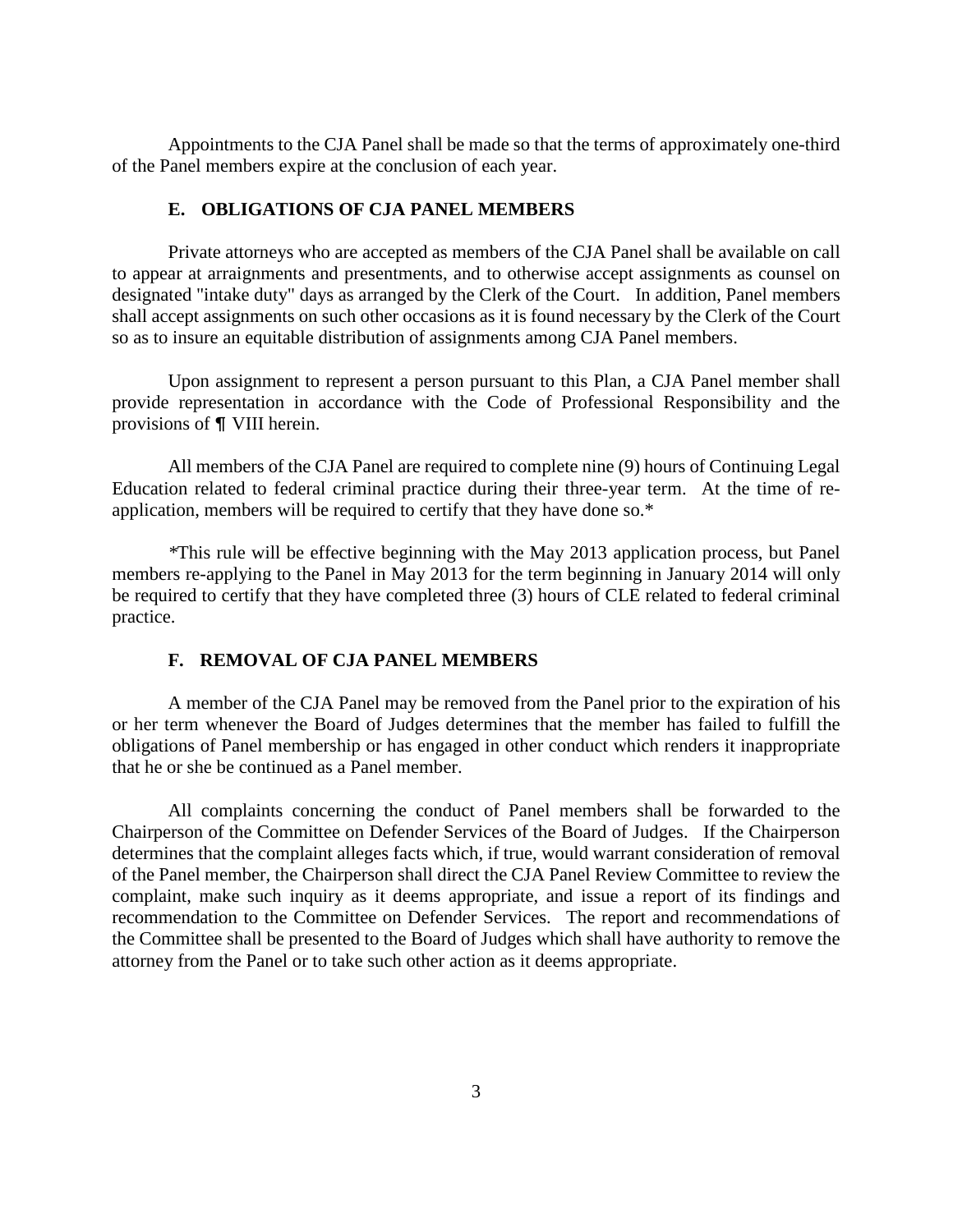## **IV. CJA PANEL REVIEW COMMITTEE**

#### **A. MEMBERSHIP**

A CJA Panel Review Committee is hereby established to assist the Court in reviewing applications for membership on the CJA Panel and otherwise to promote the furnishing of quality representation pursuant to this Plan. The CJA Panel Review Committee shall consist of the head of the FDNY, who shall be chairperson, and eight attorneys chosen annually by him or her with the approval of the Chairperson of the Committee on Defender Services. The members of the CJA Panel Review Committee must be admitted to practice in this Court and may be members of the CJA Panel.

#### **B. DUTIES OF THE COMMITTEE**

1. The Committee shall meet at least once each year to consider applications filed by attorneys seeking to fill vacancies on the CJA Panel created by the expiration of Panel members' terms or a decision by the Board of Judges to increase the size of the Panel. The Committee shall review the qualifications of the applicants and recommend for approval by the Committee on Defender Services of the Board of Judges and the Board of Judges those applicants deemed best qualified to fill the vacancies.

2. If, at any time during the course of a year, the number of vacancies due to resignation, removal or death significantly decreases the size of the CJA Panel, the Committee shall*,* upon request by the Chairperson of the Committee on Defender Services of the Board of Judges, convene to review any previously filed applications and/or solicit and review new applications for membership on the CJA Panel for the purpose of recommending applicants to fill the vacancies to the Committee on Defender Services of the Board of Judges and the Board of Judges. Applicants who are appointed to fill these mid-term vacancies shall serve until the expiration of the term which was vacated, and may re-apply for membership on the Panel as set forth in  $\P$  III(D) above.

3. The Committee shall also, in cooperation with the Office of the District Executive, organize and sponsor continuing legal education programs relating to federal criminal defense practice for the benefit of private attorneys who are members or potential members of the CJA Panel.

## **V. PROCEEDINGS IN WHICH REPRESENTATION SHALL BE FURNISHED**

Representation pursuant to this Plan shall be furnished to any person financially unable to obtain adequate representation (as defined in  $\P$  VI herein) in the circumstances set forth in 18 U.S.C. § 3006A and in the guidelines promulgated by the Administrative Office of the United States Courts (including Part IV(A) of the 2016 Model Plan for Implementation and Administration of the Criminal Justice Act), which are incorporated by reference.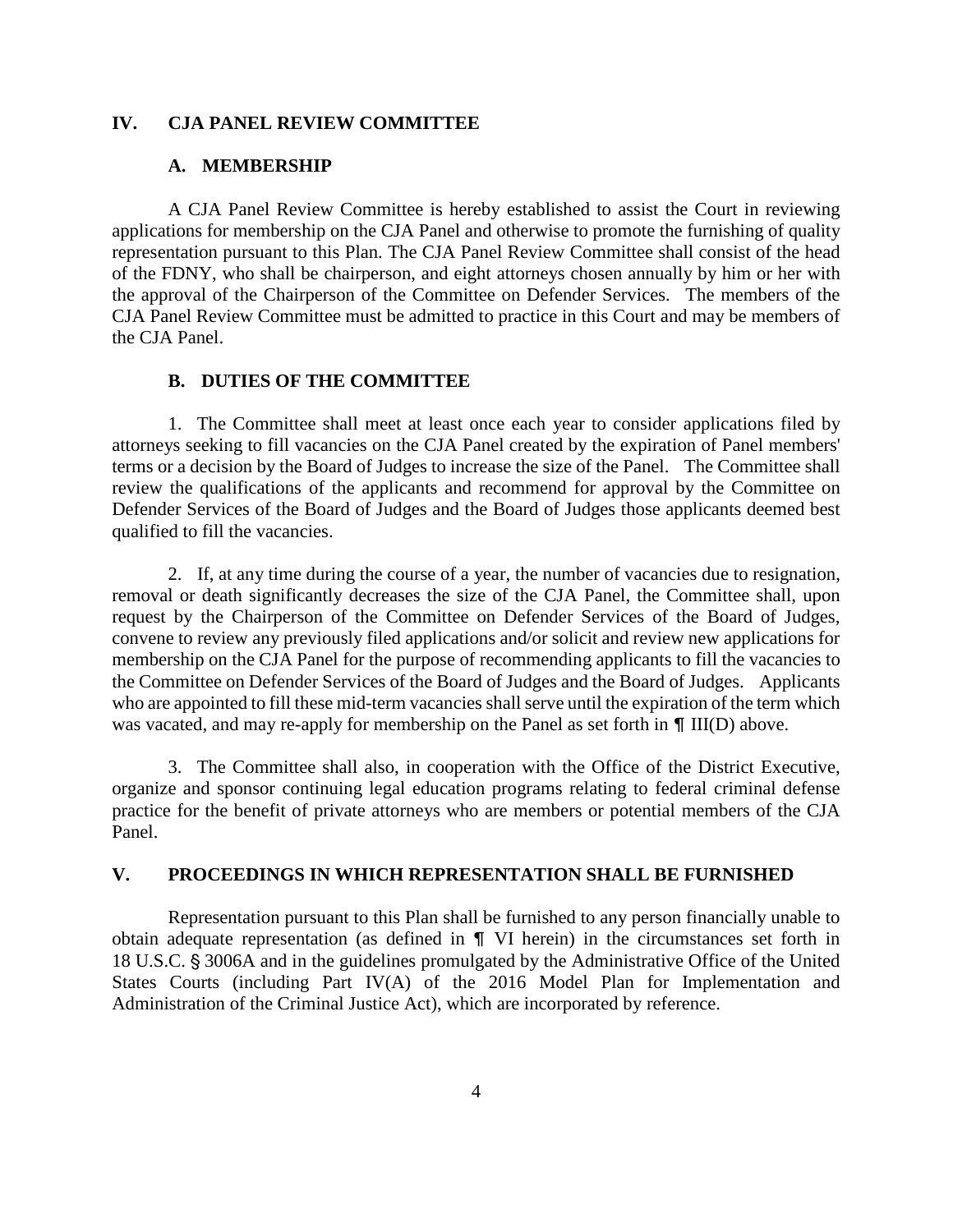#### **VI. FINANCIAL ELIGIBILITY FOR REPRESENTATION**

#### **A. STANDARD OF ELIGIBILITY**

A person shall be furnished representation pursuant to this Plan if he or she is financially unable to obtain adequate representation; that is, if his or her net financial resources and income are insufficient to enable the person to obtain qualified counsel. In determining whether such an insufficiency exists, consideration should be given to: 1) the cost of providing the person and his or her dependents with the necessities of life; and 2) the cost of a defendant's bail bond or the amount of cash deposit a defendant is required to make to secure his or her release on bond.

## **B. PARTIAL ELIGIBILITY**

A person whose net financial resources and income are found to be in excess of the amount needed to provide him or her and any dependents with the necessities of life, and to secure the person's release on bond, but are insufficient to pay fully for retained counsel, shall be eligible for appointment of counsel pursuant to this Plan on the condition that he or she pay the available funds to the Clerk of the Court as directed by the judicial officer appointing counsel.

## **C. DETERMINATION OF ELIGIBILITY**

The determination of whether a person is financially eligible for the appointment of counsel pursuant to this Plan shall be made by a judicial officer as soon as feasible after the necessity for counsel arises. The information upon which the determination shall be made shall be provided by the person seeking the appointment of counsel either: 1) by affidavit sworn to before a district judge, magistrate judge, court clerk, deputy clerk, or notary public*;* or 2) under oath in open court before a district judge or magistrate judge. Whenever possible, the standard forms provided by the Administrative Office of the United States Courts shall be utilized in such inquiry. At the time of determining financial eligibility, the judicial officer shall inform the person seeking appointment of counsel of the penalties for making a false statement, and of the obligation to inform the Court of any changes in his or her financial status.

#### **D. REDETERMINATION OF ELIGIBILITY**

1. If, at any time after the appointment of counsel pursuant to this Plan, the Court finds that the person to whom counsel was assigned is, in fact, financially able to obtain adequate representation or to make partial payment for representation as contemplated by  $\P$  VI(B) above, the Court may, as the interests of justice dictate, a) terminate the appointment of counsel; or b) permit the assigned counsel to continue to represent the person upon the condition that the person make such payments to the Clerk of the Court as the Court deems appropriate.

2. If, at any time after appointment by the Court pursuant to this Plan, assigned counsel obtains information that a client is financially able to make payment, in whole or in part, for legal services in connection with his or her representation, and the source of the attorney's information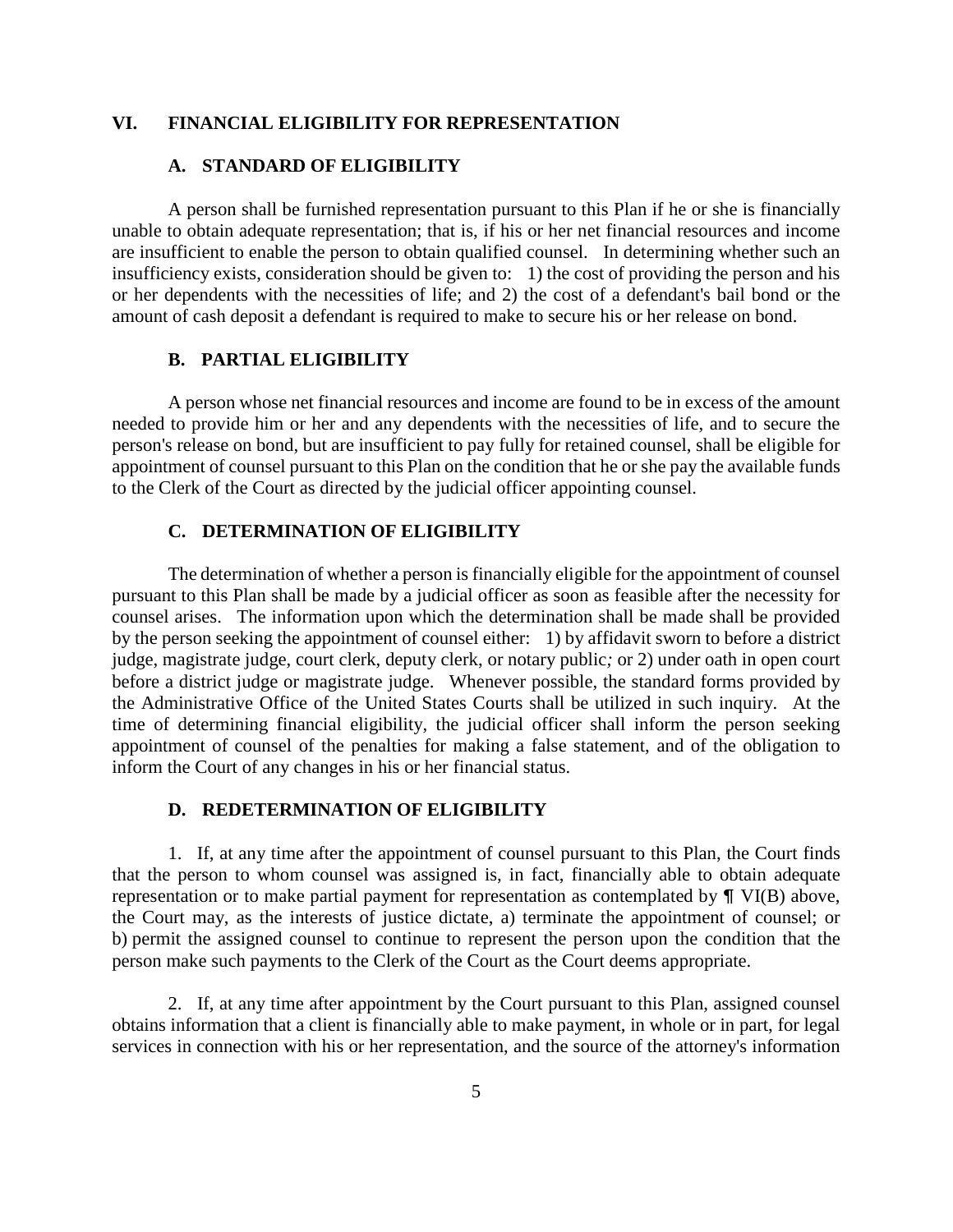is not protected as a privileged communication, counsel shall advise the Court. Upon receiving such information, the Court shall take action as provided in  $\P$  VI(D)(1) above.

3. If, at any time during the course of a proceeding described in  $\P$  V above, the presiding judicial officer shall find that a person for whom counsel has not previously been appointed under this Plan is, in fact, financially unable to retain counsel or to pay counsel whom he or she has retained, the Court may appoint counsel as provided in  $\P$  VII (C) or  $\P$  VII(D) herein.

#### **E. USE OF FINANCIAL INFORMATION**

The Government may not use as part of its direct case, other than a prosecution for perjury or false statements, any information provided by a defendant in connection with his or her request for the appointment of counsel pursuant to this Plan.

#### **VII. PROCEDURES FOR APPOINTMENT OF COUNSEL**

#### **A. NECESSITY OF PROMPT PROVISION OF COUNSEL**

Counsel should be provided to eligible persons pursuant to this Plan as soon as feasible after they are taken into custody, when they appear before a committing magistrate judge or district judge, when they are formally charged, or when they otherwise become entitled to counsel under the Criminal Justice Act, whichever occurs earliest.

To effectuate this objective, federal law enforcement and prosecutorial agencies in this district, and those acting on their behalf, shall promptly inquire of any person in custody, or who is otherwise entitled to counsel under the Criminal Justice Act, whether he or she is financially able to secure representation, and shall, in such cases in which the person indicates that he or she is not, promptly present said person before a magistrate judge or district judge of this Court for the assignment of counsel.

#### **B. DUTY OF MAGISTRATE JUDGES AND DISTRICT JUDGES**

Upon the appearance of a person before a magistrate judge or district judge as provided in  $\P$  VII(A) above, or at any proceeding in which a person is entitled to representation under this Plan and appears without counsel, it shall be the duty of the presiding magistrate judge or district judge to advise the person of his or her right to counsel, and to promptly appoint counsel if it is determined, pursuant to  $\P$  VI above, that the person is financially unable to secure adequate representation, unless the person waives his or her right to counsel.

## **C. DISTRIBUTION OF APPOINTMENTS**

1. Unless a special circumstance is found to exist pursuant to  $\P$  VII(D) herein, the FDNY or, if such Unit determines it has a conflict of interest, a private attorney who is a member of the CJA Panel shall be selected to serve as appointed counsel pursuant to this Plan.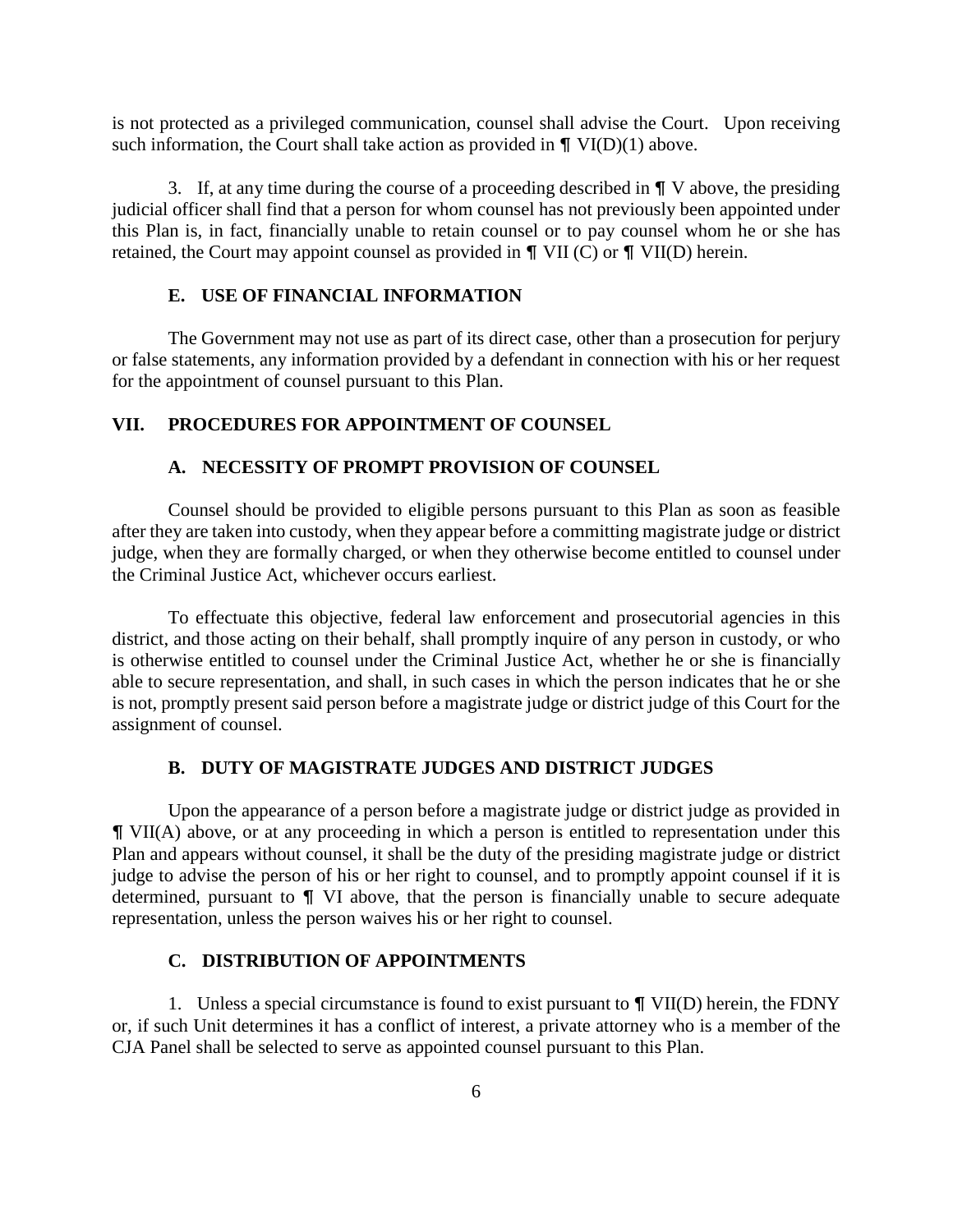2. The Clerk of the Court shall maintain a record of all appointments of counsel and shall advise the Chairperson of the Committee on Defender Services if, during any year, appointments to the FDNY exceed 75% of all appointments. The Chairperson of the Committee on Defender Services shall then take such steps as may be necessary to assure that, as far as possible, CJA Panel members are appointed in at least 25% of cases in which appointment is required. The Clerk of the Court shall assure that assignments among CJA Panel members are distributed equitably, with due consideration given to the nature and complexity of the cases assigned. No person shall have the right to select the counsel appointed to provide representation pursuant to this Plan.

3. Separate counsel shall be appointed for persons having interests that cannot properly be represented by the same counsel. Whenever counsel who has been appointed pursuant to this Plan discovers that a conflict of interest exists, an application to be relieved from said appointment shall be made promptly to the Court, and the Court shall, if satisfied that such a conflict does exist, appoint substitute counsel.

4. In an extremely difficult case, where the Court finds it in the interest of justice and so states, a district judge may appoint two or more attorneys to represent one defendant, and each attorney shall be paid for his or her services, not to exceed as to each, the limits provided in $\P$  IX herein.

## **D. APPOINTMENTS IN SPECIAL CIRCUMSTANCES**

Whenever a judge makes a written finding, in a proceeding in which counsel must be assigned pursuant to this Plan, that there is good cause shown which renders it in the interests of justice that counsel who is not employed by the FDNY or a member of the CJA Panel be assigned, the district judge or magistrate judge may appoint that counsel with the consent of the person to be so represented and the approval of the Chief Judge of the District. Such appointment shall constitute a temporary appointment to the CJA Panel for the purpose of that proceeding only. If the magistrate judge makes such an appointment and the case is transferred to a district judge, the district judge will review the matter and either confirm the appointment or assign a new attorney from the CJA Panel.

#### **E. SUBSTITUTION OF COUNSEL**

A district judge or magistrate judge may, in the interest of justice, substitute one appointed counsel for another. Such a substitution should not be made when it would unreasonably impinge upon a person's interest in continuity of representation.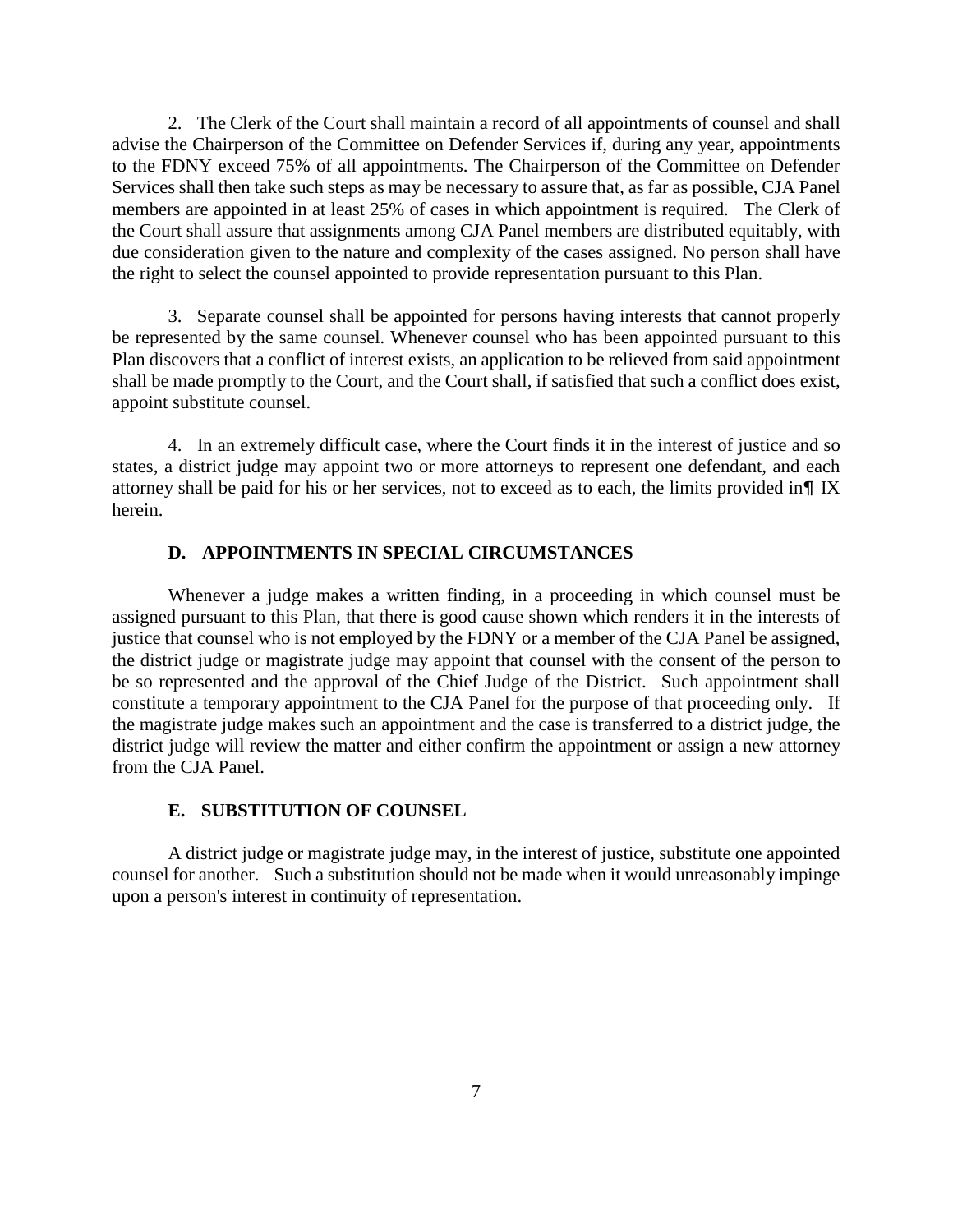#### **VIII. OBLIGATIONS OF APPOINTED COUNSEL**

A. Counsel appointed by a magistrate judge or district judge shall, unless excused by order of the Court, continue to act as attorney of record for the party throughout the proceedings for which he or she was assigned. An appointed attorney may delegate to a partner or associate in his or her law firm such substantive tasks as he or she may deem appropriate but must closely supervise said partner or associate. The appointed attorney should act as the lead attorney throughout the representation and should personally meet with the client to discuss all significant decisions. The appointed attorney should also personally make all court appearances absent special or unexpected circumstances and may not delegate responsibilities such as trials, plea allocutions, sentencings, or evidentiary hearings to a partner or associate without written consent of the defendant and the Court. The appointed attorney shall not delegate any substantive duties to an attorney who is not employed by his or her law firm without written consent of the defendant and the Court. Consent by the defendant and the Court on the record in open court satisfies the requirement of written consent. More than one attorney at one firm can be a member of this panel.

B. If, at any stage of the proceedings, counsel appointed by a district judge or magistrate judge wishes to be relieved, he or she shall inform the district judge or magistrate judge before whom the case is pending. Relief of counsel shall be at the Court's discretion.

C. In the event that a criminal defendant enters a plea of guilty or is convicted following trial, appointed counsel shall advise the defendant of the right of appeal and of the right to counsel on appeal. If requested by the defendant, or upon the Court's own application, counsel must file a timely Notice of Appeal. While there may be benefits to maintaining continuity of counsel, trial counsel may determine that the client's interests are best served by new appellate counsel. There should be a significant degree of deference to the position of trial counsel regarding whether, in each matter, continuity is in the best interests of the client and consistent with counsel's professional skills and obligations. Assigned counsel has the duty to file the Notice of Appeal, but thereafter may seek to be relieved by the Court of Appeals. Counsel shall continue to represent the appellant unless or until he or she has been notified by the Court of Appeals that other counsel has been appointed or that his or her services are no longer required.

D. Assigned counsel shall also provide representation for a person to whom he or she has been assigned in connection with any post-trial motions which he or she, in the exercise of professional judgment, deems non-frivolous.

In any case in which a person to whom counsel has been assigned requests that a postsentence motion be filed which the assigned counsel, in the exercise of his or her professional judgment, deems frivolous, counsel shall so inform the client and advise the client of the right to file such a motion *pro se*.

E. Counsel appointed pursuant to this Plan shall at no time seek or accept any fee or other things of value from, or on behalf of, the person represented, for representing the person to whom he or she was assigned. Nor shall counsel appointed pursuant to this Plan agree to be privately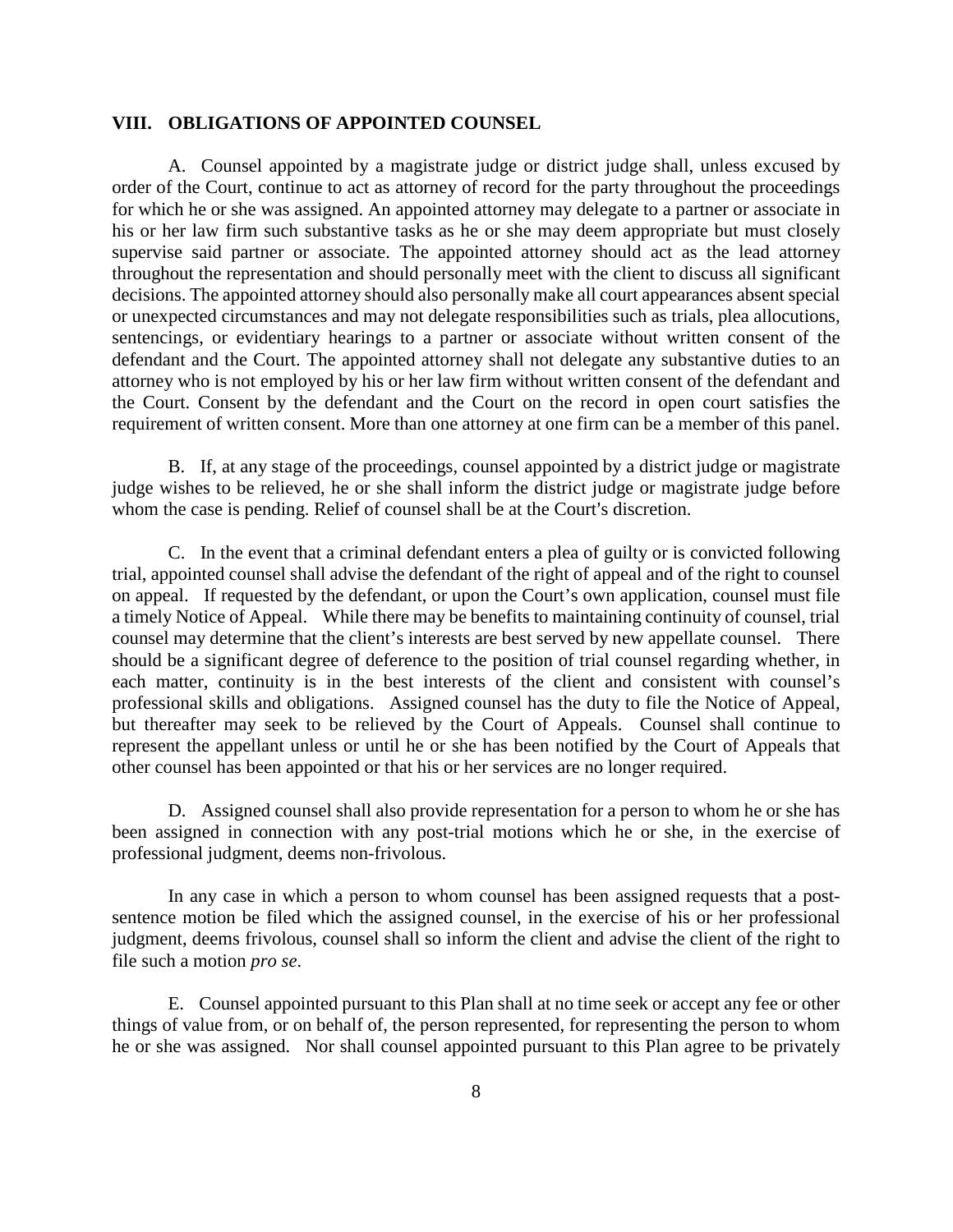retained by the person to whom he or she was assigned, or by persons acting on that person's behalf, to represent the person for, during or related to the assigned matter.

#### **IX. COMPENSATION FOR APPOINTED COUNSEL**

#### **A. MAXIMUM FEES**

Counsel appointed to provide representation pursuant to this Plan (other than members of the staff of the FDNY) shall receive compensation for their services in accordance with the following schedules:

## **1. Maximum Hourly Rate**

The maximum hourly rate for appointed counsel shall not exceed the amount provided by statute and Judicial Conference policy. In addition, appointed counsel may be reimbursed for expenses reasonably incurred, including the cost of any necessary transcripts authorized by the Court and the costs of defending actions alleging malpractice of counsel in furnishing representational services under this section. Expenses reasonably incurred are limited to out-ofpocket expenses and shall not include any allocations for general office overhead, such as rent, telephone services or secretarial help. No reimbursement for expenses in defending against malpractice claims shall be made if a judgment of malpractice is rendered against the counsel furnishing representational services under this section. The magistrate judge or district judge shall make determinations relating to reimbursement of expenses under this paragraph.

#### **2. Maximum Payment for Counsel Per Case**

The maximum payment for counsel per case shall not exceed the amount provided by statute and Judicial Conference policy.

#### **B. WAIVER OF MAXIMUM LIMITS ON COUNSEL FEES**

Payment in excess of the maximum limits on counsel fees, set forth in  $\P$  IX(A) above, may be made in cases involving extended or complex representation whenever the district judge before whom representation was rendered, or the magistrate judge (if the representation was furnished exclusively before the magistrate judge) certifies that the amount of the excess payment is necessary to provide fair compensation and the payment is approved by the Chief Judge of the Second Circuit or such active Circuit Judge to whom the Chief Judge has delegated such approval authority. Counsel claiming payment in excess of the statutory maximum shall submit a detailed memorandum supporting and justifying counsel's claim that the representation given was in an extended or complex case, and that the excess payment is necessary to provide fair compensation.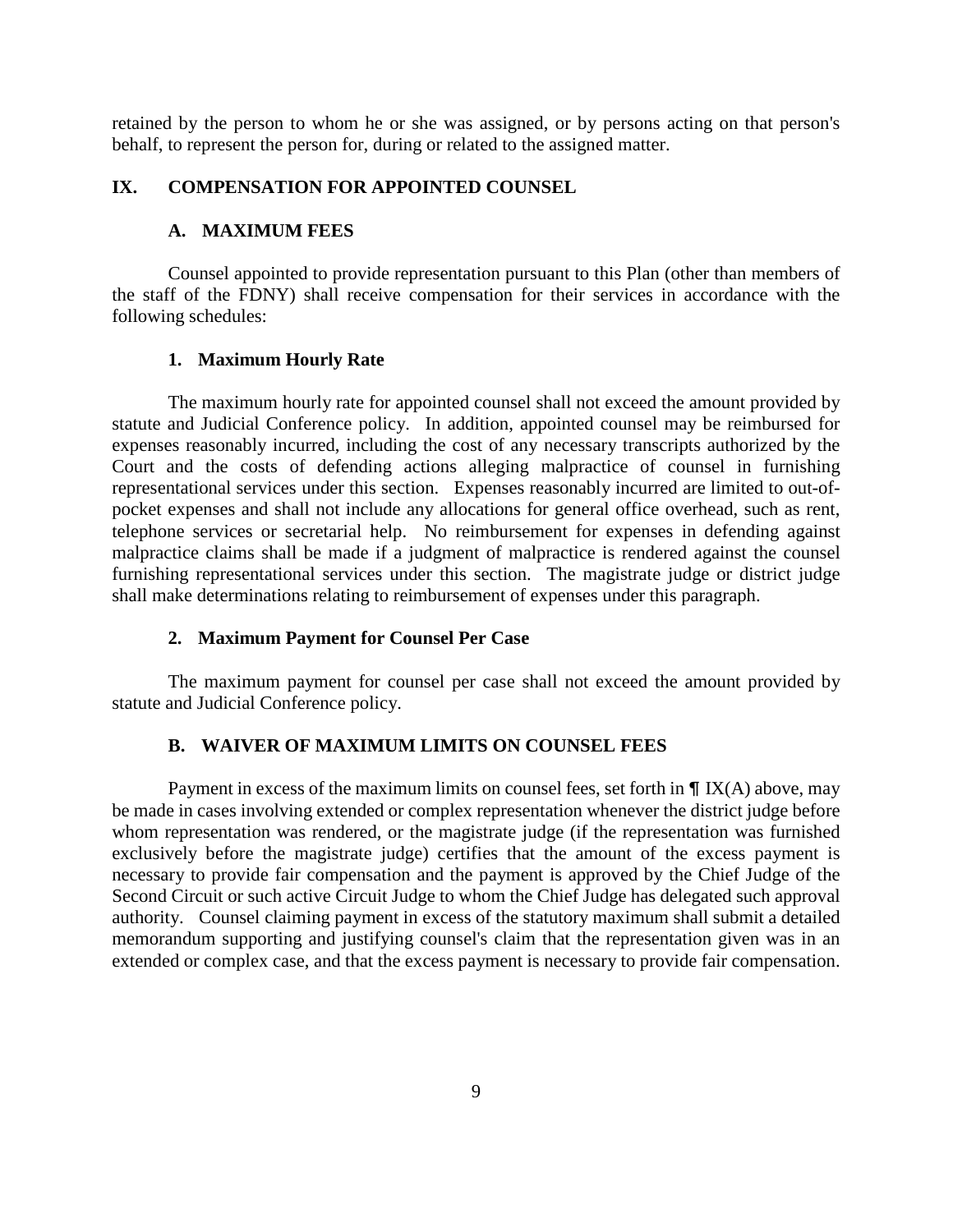#### **C. APPLICATIONS FOR PAYMENT**

Applications for payment of counsel fees pursuant to this Plan shall be filed on voucher forms provided by the Administrative Office of the United States Courts. Vouchers shall be submitted no later than 45 days after the final disposition of the case, unless good cause is shown. If the Court determines, for any reason, that the amount of an attorney's voucher should be reduced, it shall notify the attorney before submitting the voucher for payment, and permit a response by the attorney.

## **D. INTERIM COMPENSATION**

In non-death penalty cases, where it is considered necessary and appropriate, the presiding trial judge may arrange for periodic or interim payments to counsel. In death penalty cases, the presiding trial judge may permit interim payments.

## **E. REVIEW OF VOUCHERS**

1. The CJA Clerks will review vouchers for mathematical and technical accuracy, as well as compliance with Volume 7A of the Guide to Judiciary Policy ("Guide"). If the voucher is correct, it will be forwarded to the presiding judge for review and approval.

2. The presiding judge shall apply the following standard for voucher review, adopted by the Judicial Conference of the United States on September 13, 2018 and set forth in the Guide to Judiciary Policy, Volume 7A, Section 230.33.10: "Voucher cuts should be limited to: (1) Mathematical errors; (2) instances in which work billed was not compensable; (3) instances in which work was not undertaken or completed; and  $(4)$  instances in which the hours billed are clearly in excess of what was reasonably required to complete the task." In addition, per Section 20.33.20, "<sup>[v]</sup>ouchers should not be delayed or reduced for the purpose of diminishing Defender Services program costs in response to adverse financial circumstances."

3. As a best practice, the presiding judge should confer with the Second Circuit Case-Budgeting Attorney ("CBA") when contemplating the reduction of a voucher. If after such consultation the presiding judge is of the view that the voucher is not in compliance with Section 230.33.10, the presiding judge may authorize the CBA to share the Court's concerns with the CJA attorney and attempt to reach a resolution.

4. Except in cases involving mathematical or technical errors, no voucher will be reduced without affording the CJA attorney notice and an opportunity to be heard. Thus, if the presiding judge determines that the amount of the voucher should be reduced for reasons other than mathematical or technical error, and the attorney has not consented to the reduction following communication with the CBA, the Court shall notify the attorney of the intended reduction and the reason(s) for the same, including the subsection(s) of Section 230.33.10 on which the Court is relying as the basis for the reduction, and permit a response before making a decision.

5. Where a voucher seeking payment for services rendered byCJA counsel or other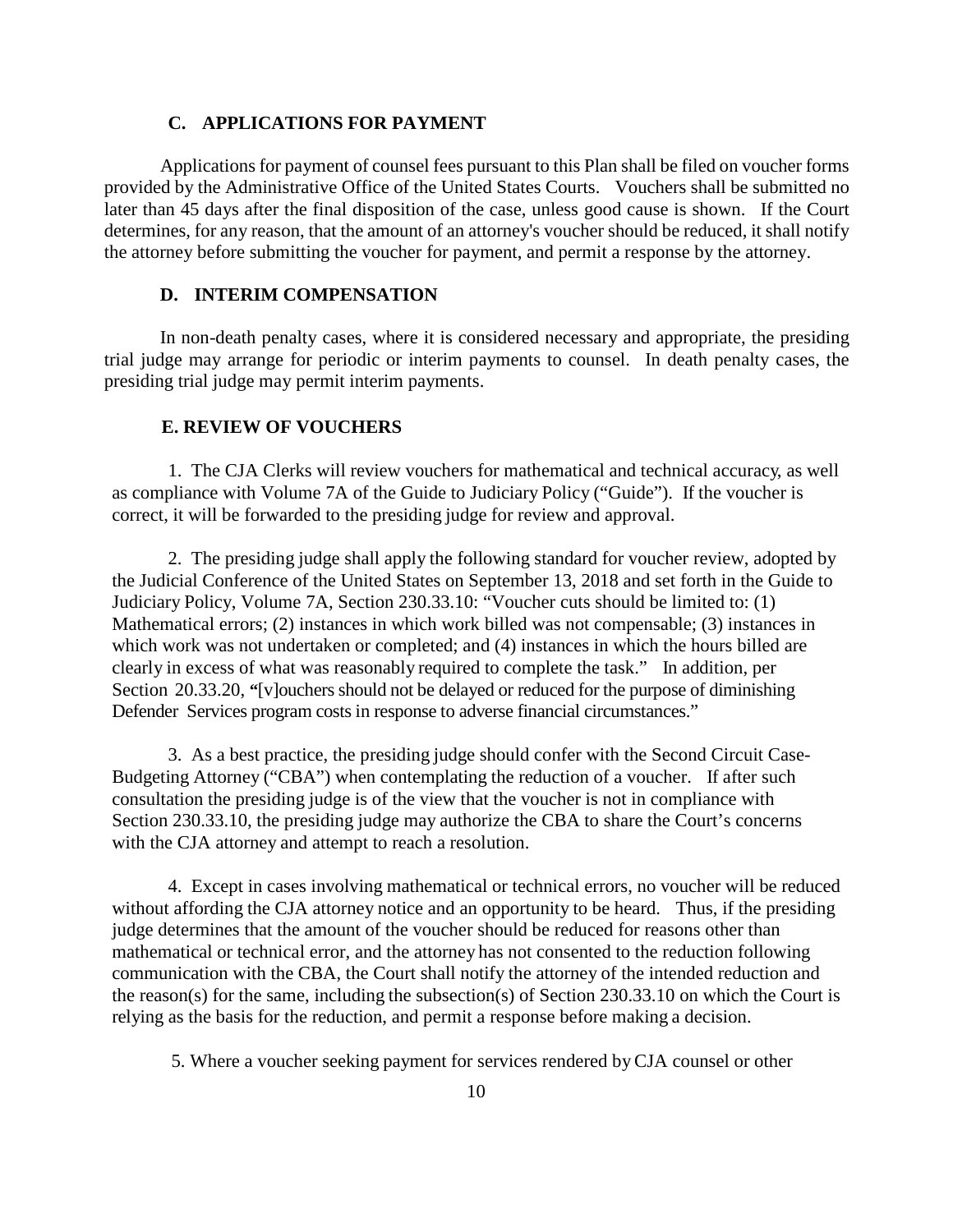parties (e.g., investigators, experts, social workers, mitigation specialists, or other professionals), or for costs, has been denied or significantly reduced, or where a request by CJA counsel seeking authorization for services under Article X of the CJA Plan has been denied or significantly reduced, CJA counsel may seek review of the denial or reduction as follows.

- a. CJA counsel must first seek reconsideration from the judge who rendered the decision. The request for reconsideration shall include an affidavit from CJA counsel explaining why the attorney contends that the services rendered and/or hours spent were justified and should be compensated, or, if the application relates to a request for services, why the services to be rendered or the hours sought are necessary for adequate representation.
- b. If reconsideration is denied, in whole or in part, and CJA counsel wishes to seek further review of the denial, the attorney must submit a written request to the Executive Director of Federal Defenders (the "Executive Director"), setting forth the application that was denied or reduced; the presiding judge's decision and reasoning, both initially and on reconsideration, if provided; and all relevant documentation. The CJA counsel may also ask to be heard orally in addition to (not in place of) providing the required written information. The Executive Director will designate three (3) members of the Panel Review Committee ("PRC") to determine, applying the standard set forth in Section 230.33.10, whether the judge's decision warrants further review by the Court's Defender Services Committee.
	- c. If the PRC members recommend that the CJA attorney's request for review be forwarded to the Defender Services Committee ("DSC"), the Chair of the DSC will designate three members to review the matter, applying the standard set forth in Section 230.33.10. The Chair – whether or not one of the three – will convey to the presiding judge the recommendation of the three DSC members.
	- d. In cases involving a pre-trial request that is time-sensitive, the Executive Director shall, within one week following receipt of the submission or any additional documentation or information the PRC members may request, advise CJA counsel whether the denial will be forwarded to the DSC for its consideration, and the DSC will endeavor to complete its review expeditiously following receipt of the submission or any additional documentation or information the DSC members may request. In cases involving vouchers for past services or costs, the Executive Director shall, within two (2) weeks following receipt of the submission or any additional documentation or information the PRC members may request, advise CJA counsel whether the denial will be forwarded to the DSC, which will endeavor to complete its review expeditiously following receipt of the submission or any additional documentation or information the DSC members may request.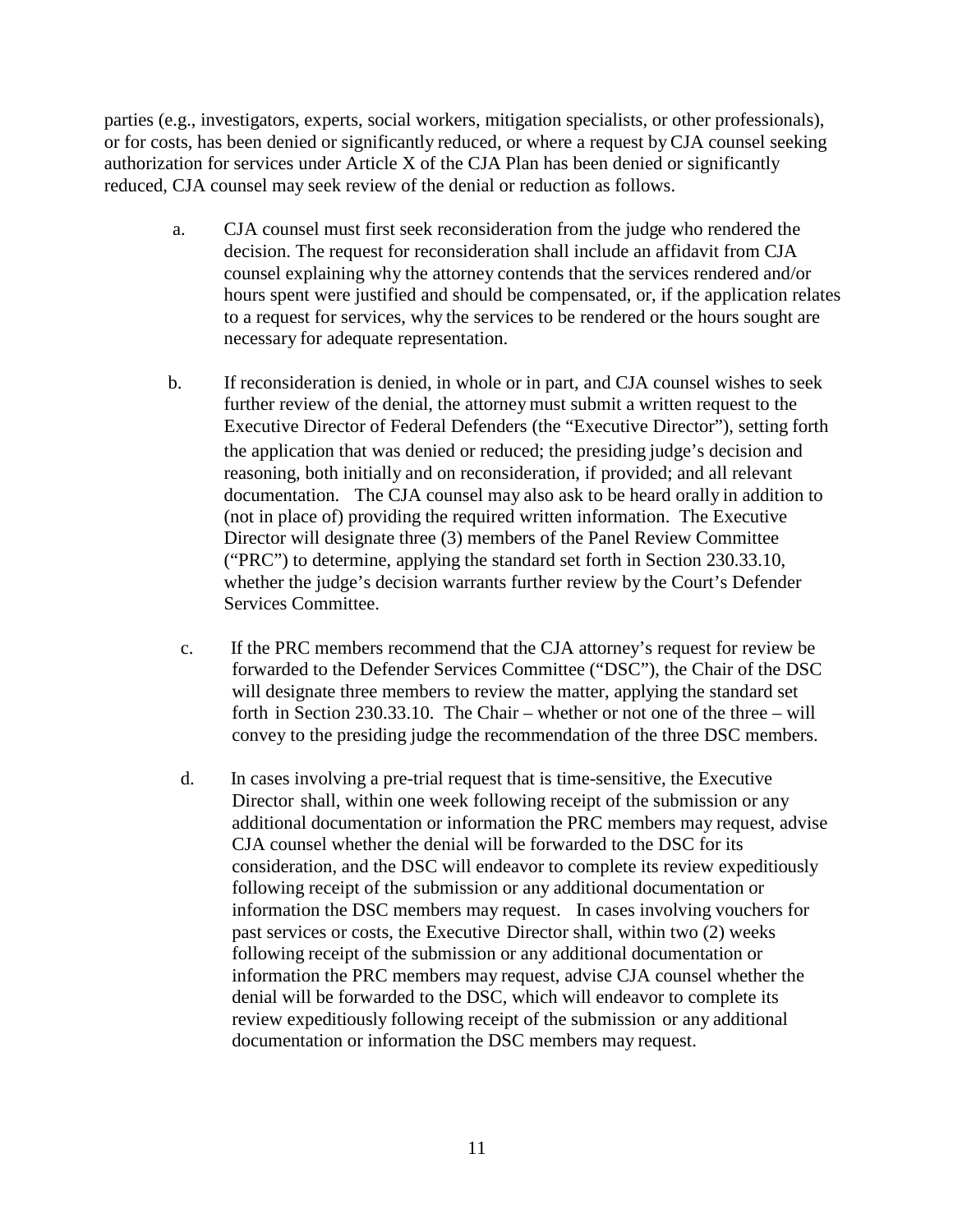## **X. SERVICES OTHER THAN COUNSEL**

#### **A. UPON REQUEST**

Counsel (whether or not appointed pursuant to this Plan) who represents a party who is financially unable to obtain investigative, expert or other services necessary for an adequate defense may request such services in an *ex parte* application before a district judge or magistrate judge (if the services are required in connection with a matter over which the magistrate judge has jurisdiction or if the district judge otherwise refers such application to a magistrate judge for findings and report). Any such *ex parte* application for investigative, expert or other services necessary for an adequate defense shall be heard *in camera* and shall not be revealed without the consent of the defendant. The statements made in support of the application shall be made under oath or by sworn affidavit. If, after appropriate inquiry, the Court shall find that the services are necessary, and that the person is financially unable to obtain them, it shall issue an order authorizing the counsel to obtain the services. The order shall specify the type, purpose, and limitation of the services to be obtained, including the maximum amount to be expended for such services. In no instance shall the amount expended exceed the amount authorized by statute and Judicial Conference policy per individual or corporation providing the services (exclusive of expenses reasonably incurred) unless payment in excess of that limit is certified by the district judge or magistrate judge as necessary to provide fair compensation for services of an unusual character or duration and the amount of the excess payment is approved by the Chief Judge of the Circuit or such active Circuit Judge to whom the Chief Judge has delegated such approval authority.

#### **B. WITHOUT PRIOR REQUEST**

Counsel appointed pursuant to this Plan may obtain - subject to later review - investigative, expert or other services without prior judicial authorization if it is necessary for an adequate defense. The total cost of services obtained without prior authorization may not exceed the maximum amount authorized by statute and Judicial Conference policy per individual or corporation providing the services (exclusive of expenses reasonably incurred).

However, a district judge or magistrate judge (if the services were rendered in a case disposed of entirely by a magistrate judge) may, in the interests of justice, and upon finding that timely procurement of necessary services could not await prior authorization, approve payment for such services after they have been obtained, even if the cost of such services exceeds the maximum amount authorized by statute and Judicial Conference policy.